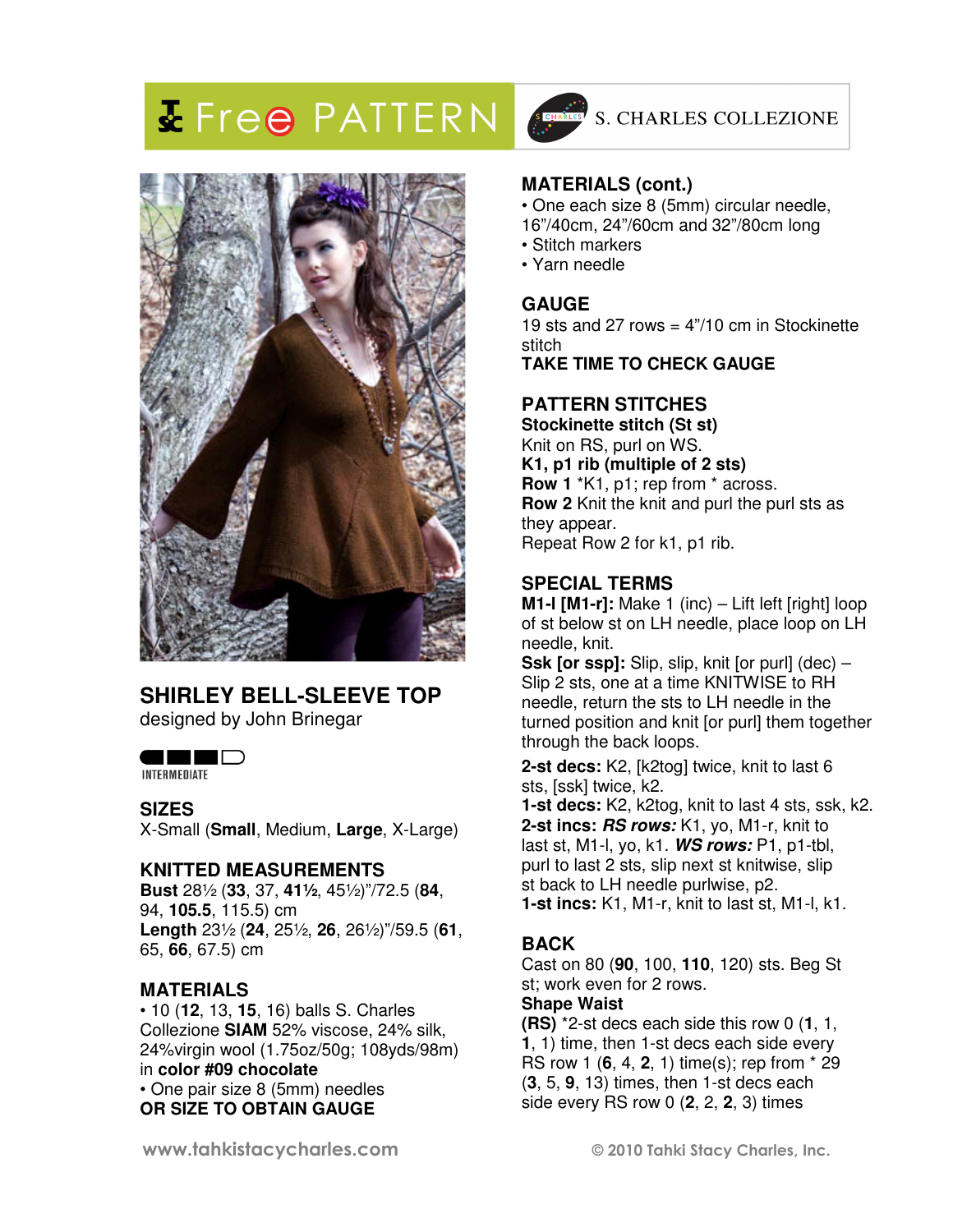– 20 (**22**, 24, **26**, 30) sts rem. Work even for 1 row.

#### **Shape Bust**

**(RS)** \*Work 2-st incs each side this row 0 (**1**, 1, **1**, 1) time, then 1-st incs each side every RS row 1 (**5**, 2, **1**, 1) time(s); rep from \* 23 (**3**, 6, **10**, 12) times, then 1-st incs each side every RS row 0 (**0**, 4, **3**, 0) times – 68 (**78**, 88, **98**, 108) sts. Work even for 1 row.

#### **Shape Armholes**

**(RS)** Bind off 3 (**5**, 6, **7**, 9) sts at beg of next 2 rows, then 1-st decs each side every other row 2 (**4**, 6, **7**, 8) times – 58 (**60**, 64, **70**, 74) sts rem. Work even until Armholes measure 6 (**6½**, 7, **7½**, 8)" from beg, end with a WS row.

# **Shape Shoulders and Neck**

**(RS)** Bind off 7 (**8**, 8, **9**, 11) sts at beg of next 2 rows, then 7 (**7**, 8, **10**, 10) sts at beg of next 2 rows. Bind off rem 30 (**30**, 32, **32**, 32) sts for Back Neck.

## **FRONT**

Work as for BACK until piece measures 4½ (**5**, 5½, **6**, 6½)" from beg of Bust shaping, end with a WS row. Pm between center sts.

## **Shape Neck**

**NOTE:** Neck and Bust, then Neck and Armhole shaping are worked simultaneously; **read entire section before beginning.**

**(RS)** Cont Bust shaping, work across to center marker, join a second ball of yarn and work to end.

Working both sides at same time, work even for 5 rows.

**(RS)** Cont Bust shaping, dec 1 st each Neck edge this row, every 6th row 6 times, then every other row 8 (**8**, 9, **9**, 9) times, as follows: Left Neck edge:

Work to last 4 sts, ssk, k2; Right Neck edge: K2, k2tog, work to end. **AT THE SAME TIME,** when piece measures same as for BACK to Armhole shaping, shape Armholes as for BACK – 14 (**15**, 16, **19**, 21) sts rem when all shaping is complete. Work even until piece measures same as for BACK to Shoulder shaping, shape Shoulders as for BACK.

## **SIDE PANELS (make 2)**

Cast on 54 (**56**, 60, **63**, 64) sts. Beg St st; work even until piece measures 16 (**17¼**, 19, **20**, 21½)" from beg, end with a WS row. Bind off.

#### **SLEEVES**

Cast on 72 (**76**, 76, **80**, 84) sts. Beg k1, p1 rib; work even for 4 rows. Change to St st, beg with a purl row; work even for 5 rows. Pm's 7 (**8**, 8, **8**, 9) and 17 (**18**, 18, **19**, 20) sts in from each edge.

#### **Shape Bell Cuff**

**(RS)** Dec 4 sts this row, then every 4th row 5 times, as follows: [Knit to marker, sm, k2tog] twice, [knit to 2 sts before marker, ssk, sm] twice, knit to end – 48 (**52**, 52, **56**, 60) sts rem. Work even for 9 rows.

#### **Shape Sleeve**

**(RS)** Inc 1 st each side this row, every 8th row 5 (**0**, 6, **5**, 3) times, then every 10th row 0 (**4**, 0, **1**, 3) time(s) – 60 (**62**, 66, **70**, 74) sts. Work even until piece measures 13 (**13½**, 14, **14½**, 15)" from beg, end with a WS row.

#### **Shape Cap**

**(RS)** Bind off 3 (**5**, 6, **7**, 9) sts at beg of next 2 rows, 3 sts at beg of next 2 rows, 2 sts at beg of next 2 rows, dec 1 st every other row 2 (**3**, 4, **5**, 6) times, every 4th row 3 times, bind off 2 sts at beg of next 2 rows, then 3 sts at beg of next 2 rows. Bind off rem 24 (**20**, 20, **20**, 18) sts.

#### **FINISHING**

Block pieces to measurements. Sew Shoulder seams. Sew side seams (last 2 rows of Bust shaping, just below Armhole shaping). Fold SIDE PANELS in half lengthwise and sew to FRONT and BACK (see diagram). Sew in SLEEVES.

#### **Bottom Edging**

With RS facing, using 32" long circular needle and beg at lower left BACK seam (between BACK and SIDE PANEL), pick up and knit 316 (**350**, 386, **418**, 452) sts around bottom edge. Join for working in the rnd; pm for beg of rnd. Beg k1, p1 rib; work even for 4 rnds. Bind off in rib.